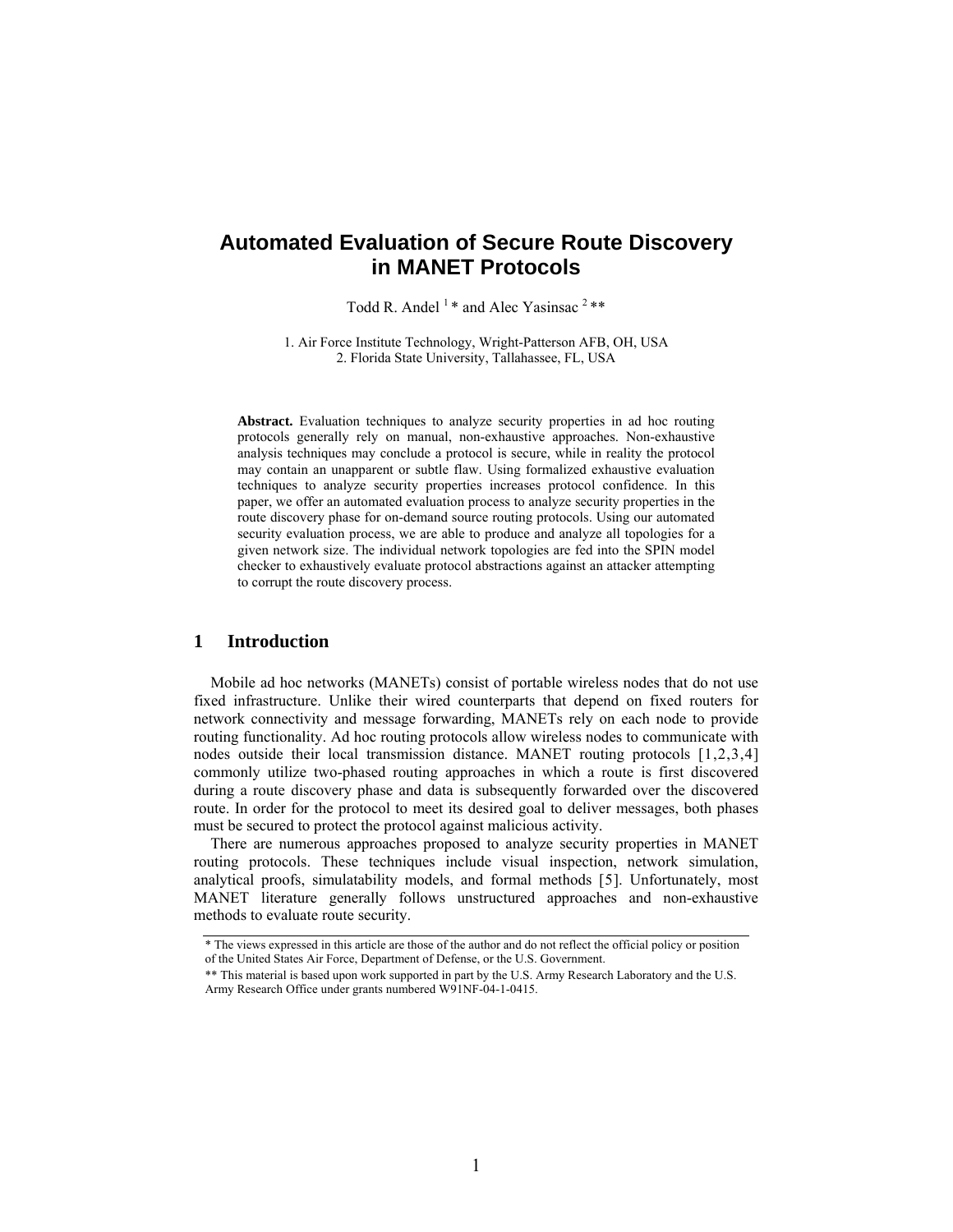<span id="page-1-0"></span>In this paper, we utilize the formal methods approach through automated model checking to evaluate the ad hoc route discovery process against route corruption. Given the network topology, our analysis models exhaustively check all routing combinations to evaluate if an attacker can corrupt the route discovery phase by returning validated routes that are not consistent within the network topology. Our modeled protocol abstractions employ the SPIN model checker [[6](#page-16-0)] to provide exhaustive analysis against the specified protocol security property. Although SPIN has been used to evaluate MANET routing protocol operation (e.g., loop freedom) [[7](#page-16-0),[8](#page-16-0),[9](#page-16-0)], to the best of our knowledge we are the first to use SPIN to evaluate security properties in ad hoc routing protocols, as presented by our initial work in [[10](#page-16-0)]. This paper extends our initial work on using SPIN to evaluate MANET route security and provides an automated process to examine all possible network topologies for a given network size.

<span id="page-1-3"></span><span id="page-1-2"></span><span id="page-1-1"></span>In the remainder of this paper, we discuss requirements for secure routing and the current analysis techniques being used to evaluate secure ad hoc routing protocols. Our primary contribution is the secure routing model abstraction and the exhaustive network topology generation and analysis process. We exercise our automated security analysis process to discover an undocumented attack on the Ariadne [[11](#page-16-0)] protocol and an undocumented attack on the endairA protocol [[12](#page-16-0)].

# <span id="page-1-4"></span>**2 Evaluating Secure Routing**

Secure ad hoc routing protocols must be analyzed to ensure their security goals are met and to identify under what adversarial environments they may fail. We first define secure routing protocol requirements, discuss the current techniques used to evaluate MANET security properties, and provide an overview of our exhaustive analysis approach.

#### **2.1 Requirements for Secure Routing Protocols**

<span id="page-1-5"></span>The term *security protocol* customarily refers to an *authentication protocol*, in which the goal is to securely share information between two nodes. Security analysis for authentication protocols evaluates if it is possible for a third party to obtain protected information, regardless of the communication path [[13](#page-16-0)]. Conversely, security evaluations for MANET secure routing protocols must consider the complete communication path, or route. In particular, we must consider route accuracy and protocol reliability.

A routing protocol provides *route accuracy* if it produces routes that exist within the current network topology. Route accuracy is an integrity issue, ensuring that an attacker has not corrupted the path identified during route discovery. Since the routes obtained during route discovery can fail due to both malicious actions and non-malicious failures (e.g., mobility, hardware failures, etc.), the routing protocols must also provide *reliability*. Once a route fails, reliability mechanisms initiate a new route discovery process, use a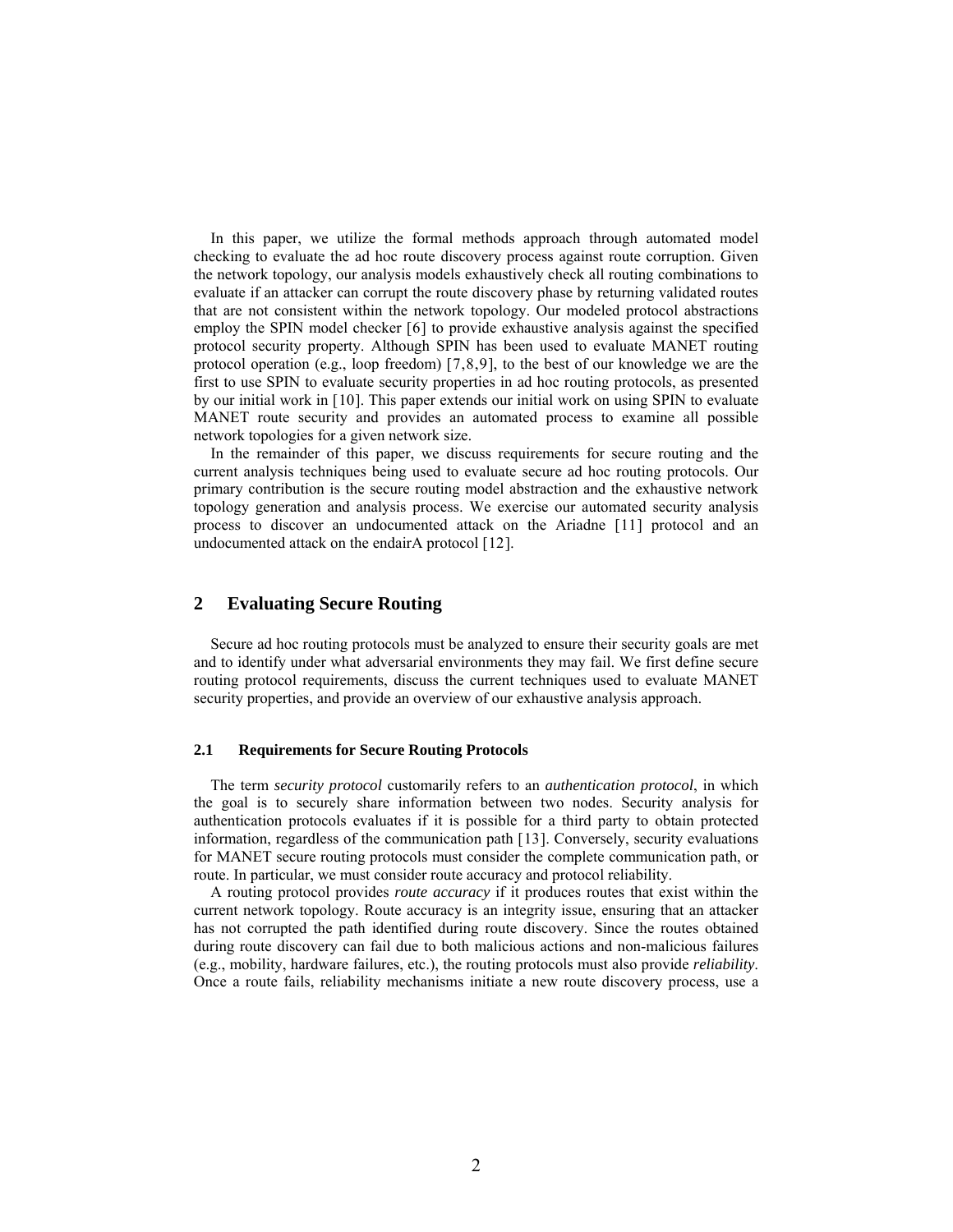previously found path if multi-path protocols [[14](#page-16-0),[15](#page-16-0)] are being utilized, or may attempt to detect and remove malicious nodes via probing protocols [\[16](#page-16-0)].

#### **2.2 Current Evaluation Techniques**

There are many techniques used to evaluate security properties in MANET routing protocols. These techniques include visual inspection, network simulation, analytical methods, simulatability models, and formal methods. Visual inspection, analytical proofs, and simulatability models are not automated. Visual inspection and network simulation do not provide exhaustive attacker analysis. Work in [[5\]](#page-0-0) provides detailed analysis on the capabilities and limitations of these analysis methods for use in MANET environments.

Our research follows the formal methods [[17](#page-16-0)] and automated model checking [[18](#page-16-0)] paradigms to evaluate route validity for routes returned in on-demand source routing protocols. Automated formal methods have shown success in evaluating authentication protocols [[19](#page-16-0),[20](#page-17-0),[21](#page-17-0)]. There has also been some initial work [[22](#page-17-0),[23](#page-17-0)] using automated formal methods to evaluate MANET route security for ad hoc on-demand distance vector protocols such as AODV and Secure AODV (SAODV), where the attacker's goal is to corrupt a node's next-hop entries stored in the node's routing table. However, the work was isolated to evaluating a few network topologies.

#### **2.3 An Exhaustive Evaluation Approach**

[Figure 1](#page-2-0) illustrates our complete analysis procedure. In the following sections we describe SPIN model development over the Ariadne and endairA protocols, attacker development, and our automated process that generates and analyzes all network topologies for a given network size *N*.



<span id="page-2-0"></span>**Figure 1. Automated Security Analysis Process**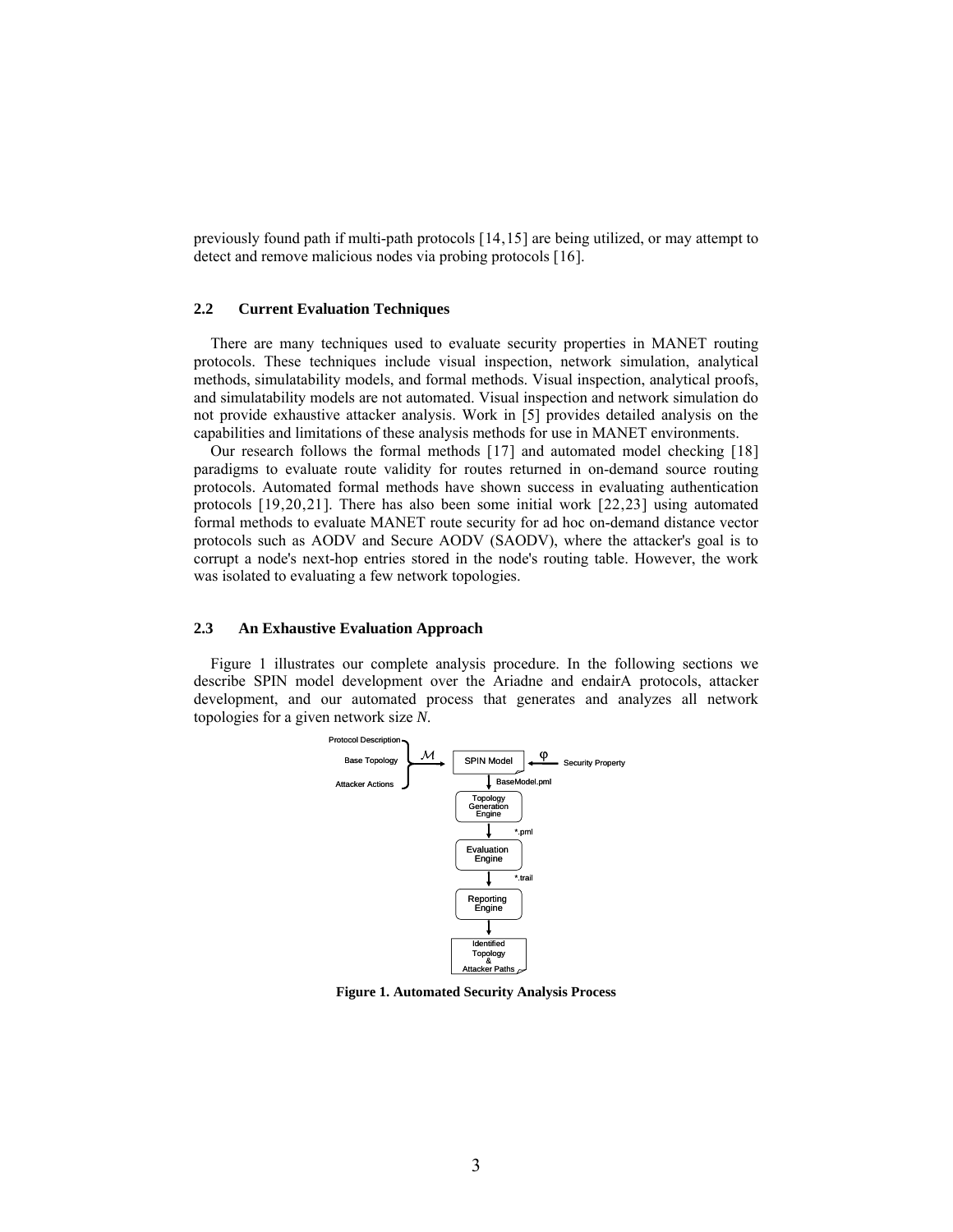We transform the routing protocol, attacker actions, and security property into a model abstraction for analysis using the SPIN model checker. SPIN [[6\]](#page-1-0) is a general purpose model checker developed to verify the operation of distributed systems. Once a protocol abstraction and desired goals are specified in the Promela modeling language, SPIN generates a finite state automata (FSA) and performs exhaustive state analysis to determine if the desired goal holds or is violated. If the system goal is violated, SPIN generates an event sequence leading to the failure.

<span id="page-3-0"></span>A primary factor in choosing SPIN for our research is its success in verifying security properties in authentication protocols [[24](#page-17-0)] and its previous use to evaluate loop freedom in MANET routing protocols in non-malicious environments [\[7](#page-1-1),[8,9](#page-1-1)]. Our research combines these areas to analyze security properties in MANET routing protocols.

Additional factors in choosing SPIN include Promela's ability to model message passing and the ability to model independent distributed processes. These factors allow us to model the routing process in a MANET environment. Finally, Promela's ability to code non-deterministic choices allows us to model the wireless message deliverability environment. Since wireless message deliverability is not guaranteed, an attacker may be able to inject false routing information in place of dropped messages. For example, we use the following *if* construct to model wireless message reception:

```
if 
 :: message received -> 
           process message according to protocol 
 :: message received -> 
           drop message and take no actions 
fi .
```
Since both entry statements are true, then either statement and its corresponding actions may be non-deterministically chosen during SPIN simulations. During SPIN exhaustive analysis, all possible non-deterministic choices are examined independently. Using SPIN in this fashion allows us to model all possible message interactions to determine if an attack may occur.

## **3 Model Checking Secure Routing**

We focus our model abstraction on the MANET route discovery phase, analyzing if an attacker can corrupt the path during route discovery. Our model development and analysis targets source routing protocols, in which routes are explicitly embedded into protocol messages. We brake the model into the three primary processes: the wireless medium, non-malicious node, and attacker node.

For each primary process, we isolate the model development to focus on malicious failures. Non-malicious routing failures occur due to mobility or failed nodes, which affects a protocol's message deliverability and overall protocol performance. Malicious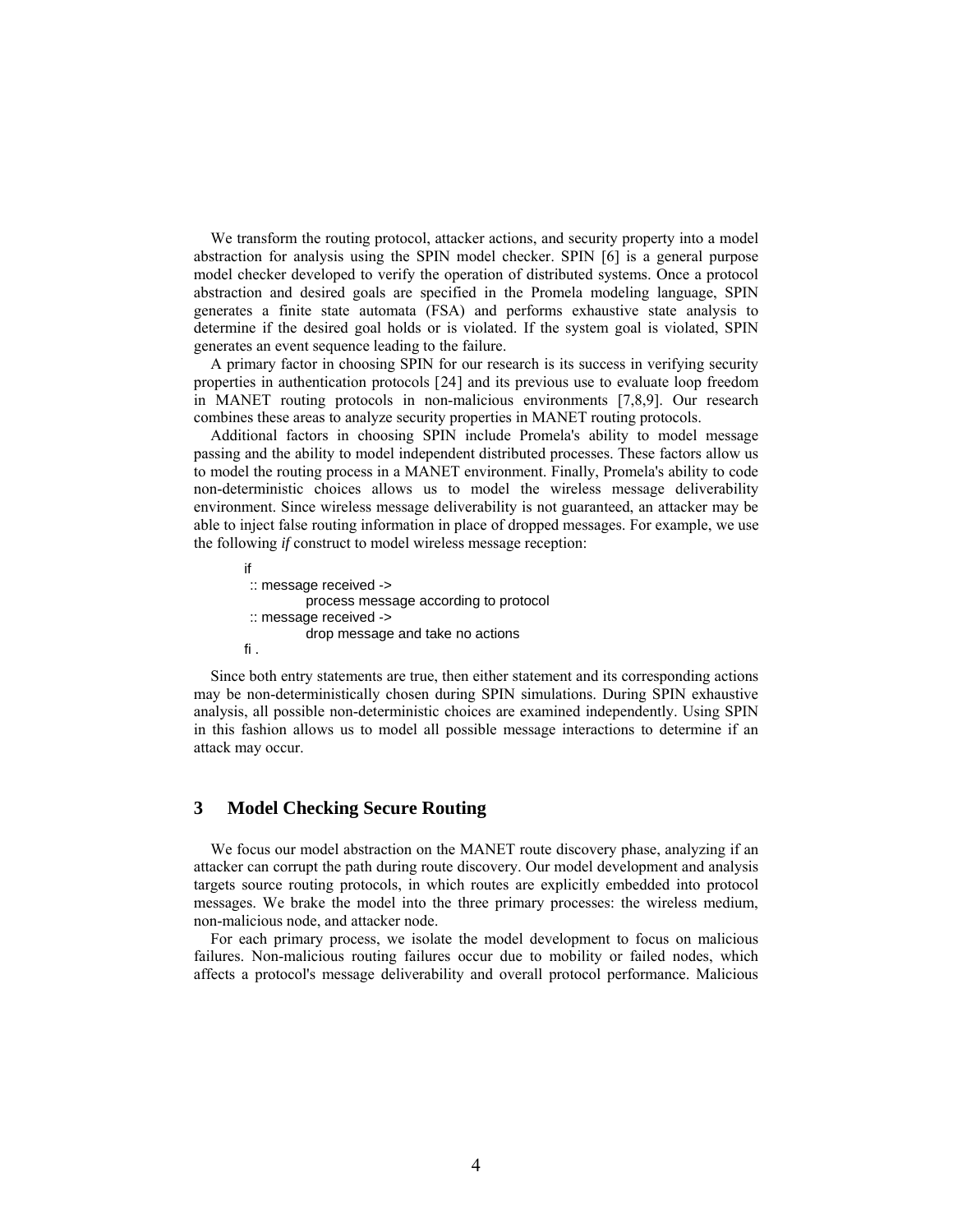failures may also occur, which to the routing protocol cannot be distinguished from nonmalicious failures.

In addition to the inconclusive results encountered by including non-malicious failures, modeling non-malicious failures may not be feasible in a finite space model checker. For example, Wibling et al. [[8\]](#page-1-1) evaluate protocol loop freedom and show that it is not feasible to model mobility in model checking paradigms due to rapid state-space explosion. While model checkers may encounter the same state-space limitations when isolating malicious failures, modeling only the required failures of interest reduces the model complexity and increases the chances that the model checker can evaluate the given security property.

Based on these observations, we focus on modeling malicious failures against secure routing protocols. Eliminating non-malicious failures allows us to effectively isolate discovered route failures due to malicious activity. Any security flaws which may arise due to mobility causing an undelivered message is taken into account by exhaustively searching for all possible paths in the given topology under analysis, since transmissions in general cannot be guaranteed in wireless environments.

#### **3.1 Modeling the Wireless Medium**

Modeling message transmission in a wireless environment is a significant challenge for simulating and model checking MANET protocols. When a wireless node transmits a message in a physical MANET implementation, all nodes within its transmission footprint receive the message virtually simultaneously. Each wireless recipient then determines if it must process or drop the received packet.

<span id="page-4-0"></span>SPIN does not provide direct broadcast communication support; therefore, we model the required communication components to ensure all neighbor nodes receive the message. Since time is implicitly modeled by evaluating all computational possibilities, we model one hop broadcast messages via multiple unicast messages. In [[25](#page-17-0)], Ruys' discusses how to implement simple broadcast communication via a common bus structure, a matrix of channels for each node combination, or as a broadcast server process.

We model MANET communication between nodes using a *wireless medium server*, similar to Ruys' [[25\]](#page-4-0) broadcast server process. By modeling the wireless medium as its own process rather than modeling node-to-node channels or using a variable length bus, we limit the state-space and modularize our approach to eliminate modeling dependencies based on the network size being evaluated. We model a node's transmission range by connectivity rather than by distance, by ensuring only reachable neighbors receive transmitted messages. We store the network topology for the time instance we are evaluating in a two-dimensional array. [Figure 2](#page-5-0) illustrates the associated array for a four node network topology. The model's wireless medium process uses the array to determine the transmitting node's local neighbors and transmits messages accordingly.

The array consists of *N* rows by *N* columns, where *N* is the total number of nonmalicious nodes plus the total number of malicious nodes. Rows indicate the transmitting node and columns indicate the node's local neighbors. Each array element holds a Boolean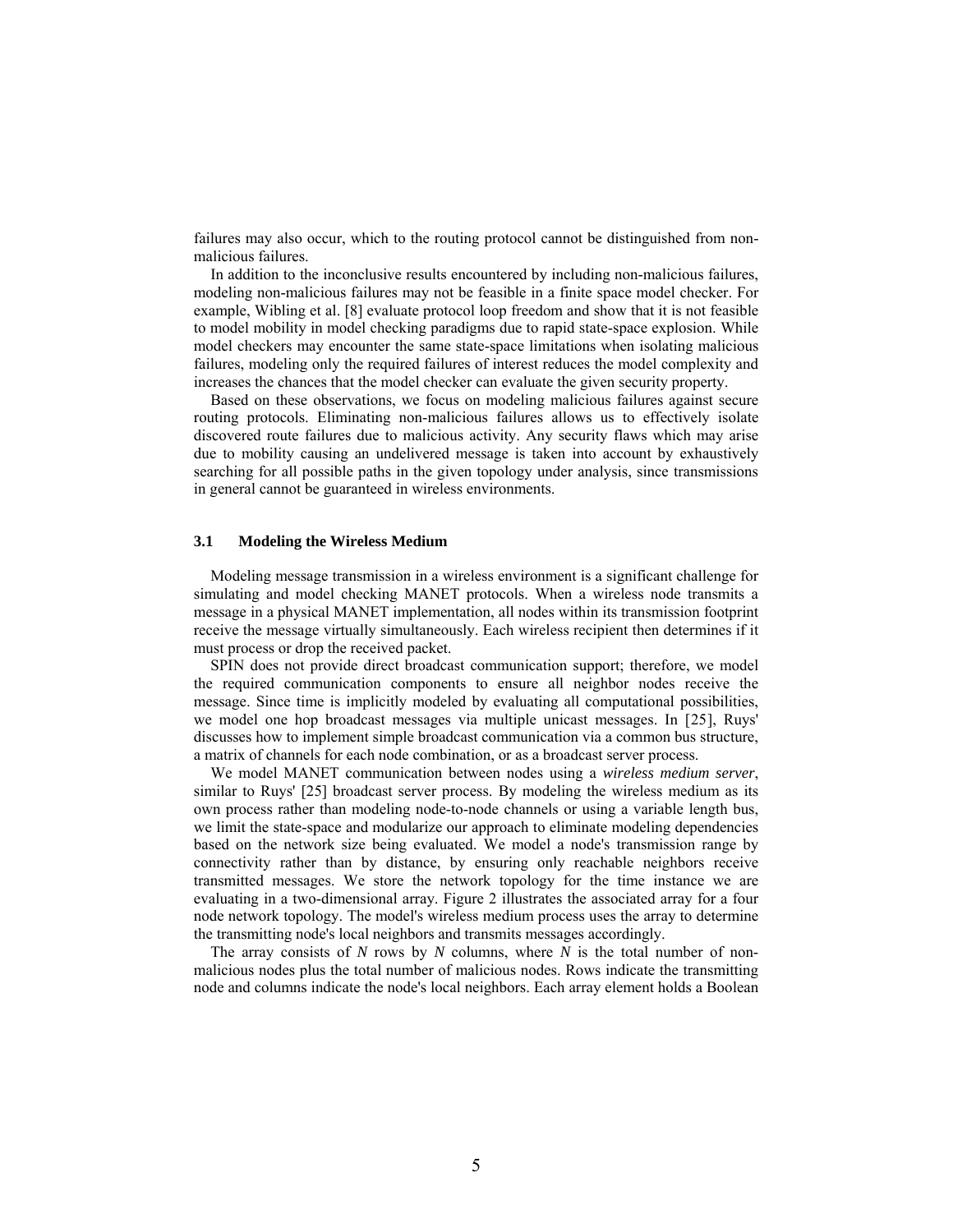value, with true (or 1) indicating a connection exists between node pairs. The shaded areas indicate array symmetry in a bidirectional environment.



**Figure 2. Representing Network Topology** 

<span id="page-5-0"></span>Using the independent wireless medium process with the global connectivity array allows us to model any MANET routing protocol. However, we tune the wireless medium to model on-demand source routing protocols in order to maintain a reduced state-space. Our wireless medium server approach delivers broadcast route request (*rreq*) messages to each adjacent node. Each recipient node processes the message and transmits the message to the next hop using the wireless medium server. The unicast route reply (*rrep*) can use an identical process, with the exception that each node receiving the message must determine if it is included in the path before retransmitting the message to the next upstream host. In order to limit state-space, the wireless medium server only transmits to the intended recipient identified in the unicast *rrep* message and to all attacker nodes within the current transmission footprint. This approach reduces state-space yet still captures the protocol's required elements for security analysis.

#### **3.2 Modeling Source Routing Protocols**

MANET two-phased routing protocols can be classified as *proactive* or *reactive*. Proactive protocols attempt to continuously maintain fresh routes between all sourcedestination pairs Reactive protocols establish a route between a source and destination only when required. Reactive protocols, also known as on-demand protocols, generally use either distance vector mechanisms or source routing. In on-demand distance vector protocols, such as AODV, tables are used in each node to direct the next hop to a given destination. On-demand source routing protocols, such as DSR, explicitly embed the complete route into each message.

Our research goal is to automate the security analysis process for evaluating routing attacks against the route discovery phase in on-demand source routing protocols. In our initial work [[10\]](#page-1-2), we modeled the DSR protocol and the SRP extension to DSR. In this work we provide models for the Ariadne and endairA security extensions based on the DSR protocol. We make several abstraction choices to simplify the resulting model and limit the resulting state-space. Model checking over the abstraction exhaustively examines all routing possibilities for a static network. Our model abstraction does not reflect message timing issues, since message deliverability is not guaranteed in a wireless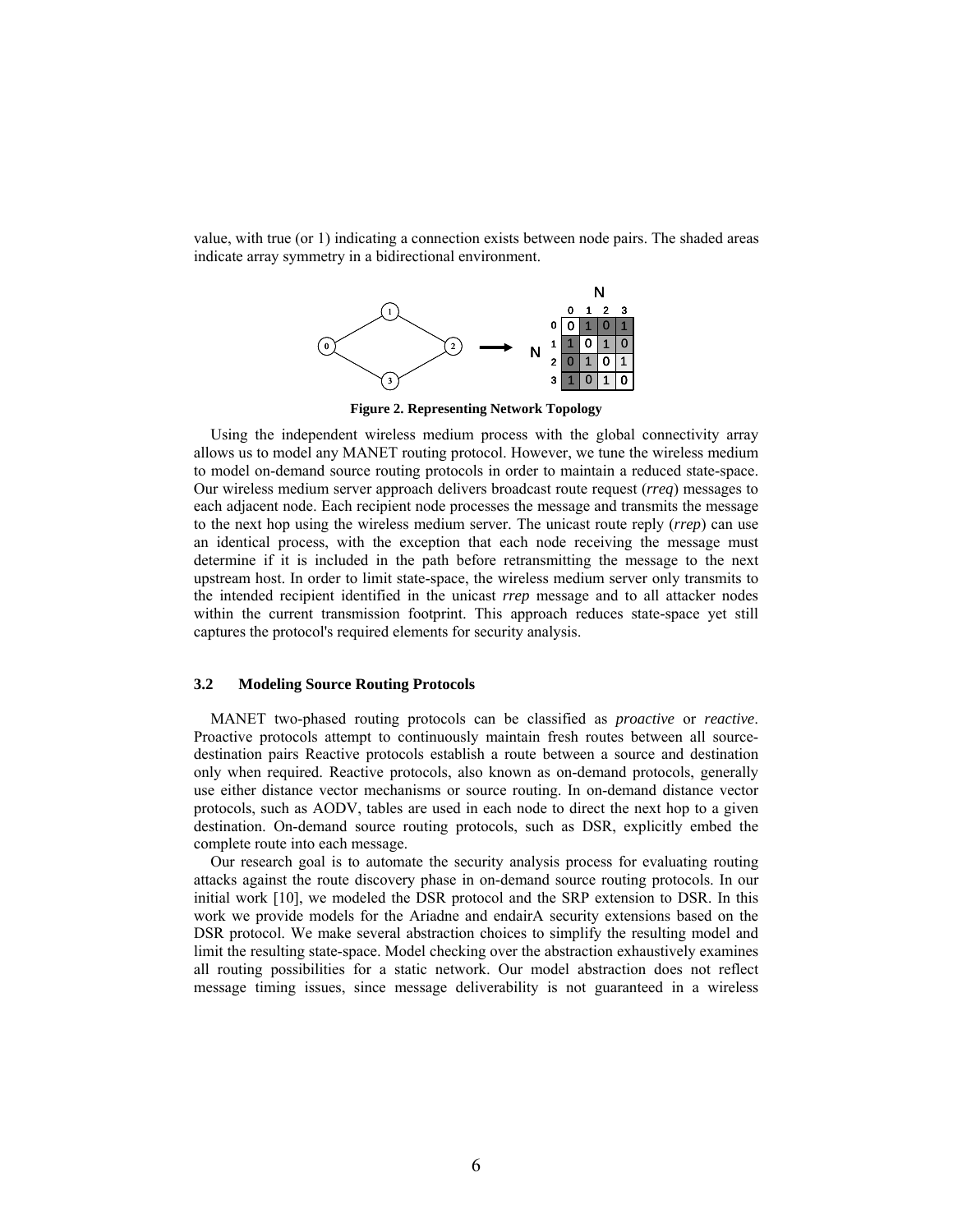environment. Our resultant models allow us to search for possible route violations rather than probable outcomes.

#### **3.2.1 Modeling Ariadne**

Ariadne [\[11](#page-1-3)] is an extension to the DSR protocol that attempts to secure the forward *rreq* from being corrupted by computing a one-way per-hop hash value at each intermediate node.

The Ariadne message formats follow as:

- *<rreq, initiator, target, id, hash\_value, accum\_path, sig\_list>*
- <*rrep, target, initiator, accum\_path, sig\_list, target\_sig*>.

We illustrate the Ariadne protocol using the network topology and messages shown in [Figure 3,](#page-6-0) with initiator node 0, target node 3,  $H$  is a cryptographically secure one-way hash function, and  $SK_i$  is node *i's* signing key.



**Figure 3. Ariadne Protocol Messages** 

<span id="page-6-0"></span>The hash value  $(h<sub>x</sub>)$  is included to guard against an attacker removing a node from the embedded path. The initial hash seed is a secret known only to the initiator-target pair. Each intermediate node adds its id to the route path *(accum\_path)*, calculates and inserts a new per-hop hash value *(hash\_value)*, and appends its signature before retransmitting the *rreq*. In addition to the hash value, each intermediate node computes and appends a signature over the complete packet to make sure the path contains only trusted insiders. Ariadne allows the signature to be a message authentication code (MAC) computed with a pairwise secret key, a MAC computed with a the delayed key via the TESLA broadcast key distribution scheme, or computed as a digital signature. For the purposes of our model development, we use digital signatures and refer to node *x*'s signature as *sigx*.

Once the target receives the *rreq*, it validates the one-way hash value by iteratively performing the hash computation against all nodes in the accumulated path. If the *rreq*  validates, the target signs the path and returns the path and signature in a *rrep*. During the *rrep*, the intermediate nodes along the unicast path relay the reply to the next upstream node indicated in the embedded path. The initiator checks the signatures and accepts the route if all checks validate.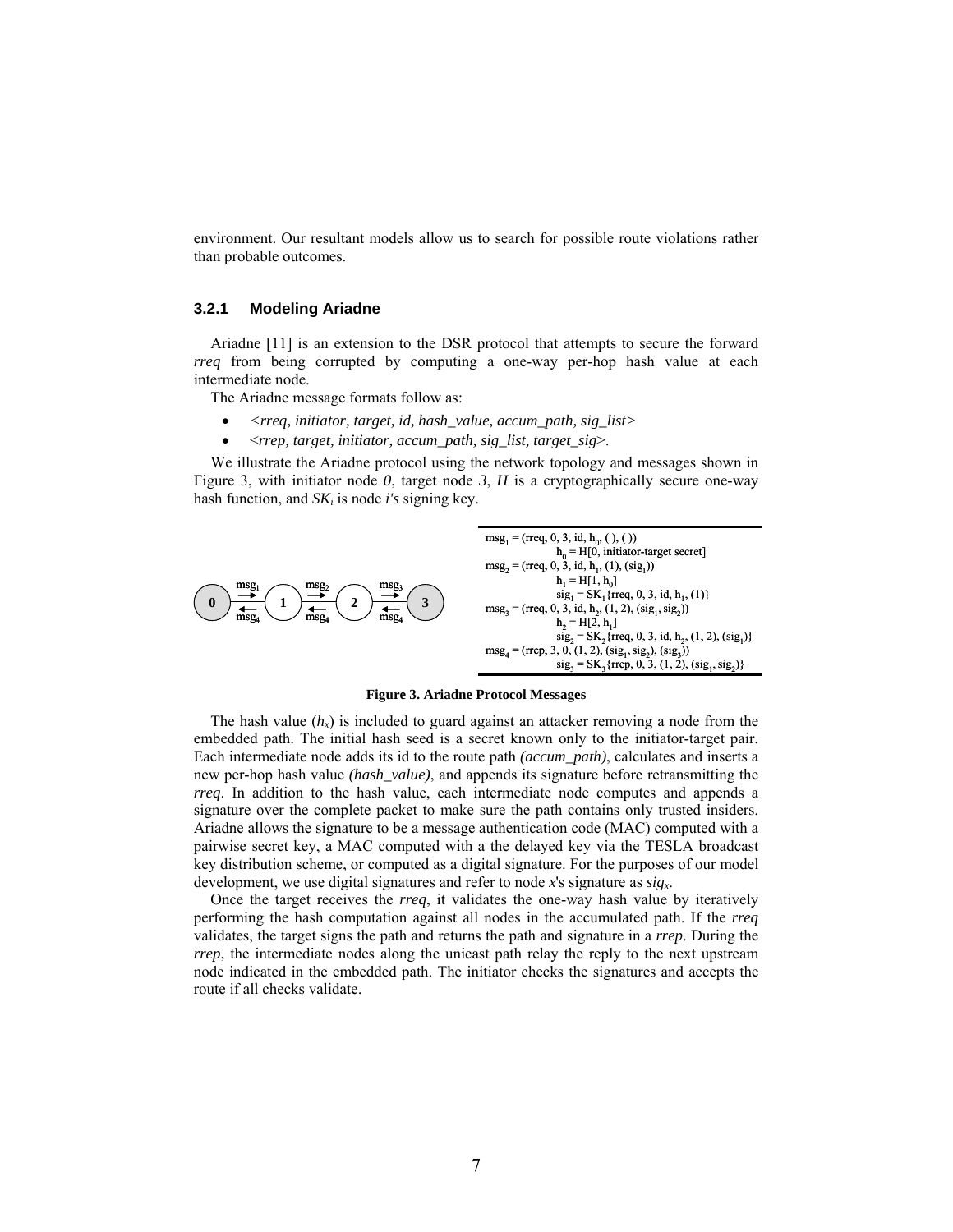We express Ariadne using Promela to facilitate SPIN analysis. The first step is to define the message format. The identifier (*id*) is dropped from the message since we are analyzing one route discovery round. We replace the *id* with a Boolean value in each node to ensure only one *rreq* is processed for the route discovery round. To maintain common message formatting and subsequent channel modeling, the *rreq* and *rrep* messages are modeled following the same format. The signatures of the intermediate and target nodes are combined producing the following interim message abstraction:

### *<msg\_type, initiator, target, accum\_path, hash\_chain, sig\_list>*.

Ariadne does not use the *hash\_chain* in the *rrep* and it is set to zero after the target processes the *rreq*. The two fields of interest are the *hash\_chain* and the *sig\_list*, which model the cryptographic one-way hash value and the list of cryptographic signatures respectively.

The *hash\_chain* represents a cryptographically secure one-way computation. At each stage an intermediate node rehashes the value after appending its node id to the previous hash value. This process produces the one-way hash chain with *i* representing the current node and *i-1* representing the previous node along the forward *rreq*:

## $h_i = H[n_i, h_{n(i-1)}] = H[n_i, H[n_{i-1}, \dots H[n_0, h_0] \dots ]].$

During protocol operation the computed hash value is transmitted. For modeling purposes we remove the hash operation, listing the hash chain as:  $[n_i, n_{i-1}, ..., n_1, n_0]$ . Modeled nodes may not corrupt or remove an earlier appended value to the hash chain, since we are modeling a one-way hash value based on the chain's node identifiers in the appended array. We capture the hash computation by restricting a node's actions against the modeled hash chain to either replaying the entire chain or computing a hash value by appending to any previous hash chain captured from the wireless environment.

We represent the hash chain in Promela with an append only accumulated array. To capture the properties of the one-way hash computation, the model does not allow an intermediate node to change the *hash\_chain*. The modeled hash chain is different than the accumulated path *(accum\_path)*, as the model does not restrict changes to the accumulated path. Once the target receives the *rreq*, it checks the accumulated path against the hash chain to ensure they match. This process captures the effect of the target computing a one-way hash value using the path contained in the *rreq* message and comparing it against the hash value delivered in the *rreq*.

The Ariadne accumulated intermediate node signatures (*sig\_list*) protect the protocol from including malicious outsiders in the routing path. The initiator validates the signatures against the received accumulated path. We model the *sig\_list* in the same fashion as the hash value, appending a node id to the *sig\_list* to indicate a node has signed the given message. The signatures cannot be reordered, but can be dropped in the reverse order to match any attacker dropping nodes from the end of the accumulated path. Assuming the signature process is cryptographically secure and limiting our future attack process to dropping nodes from the end of the path, we do not explicitly model the intermediate signatures in order to reduce the state-space. We do model the target signature over the path to secure the embedded path returned in the route reply. The target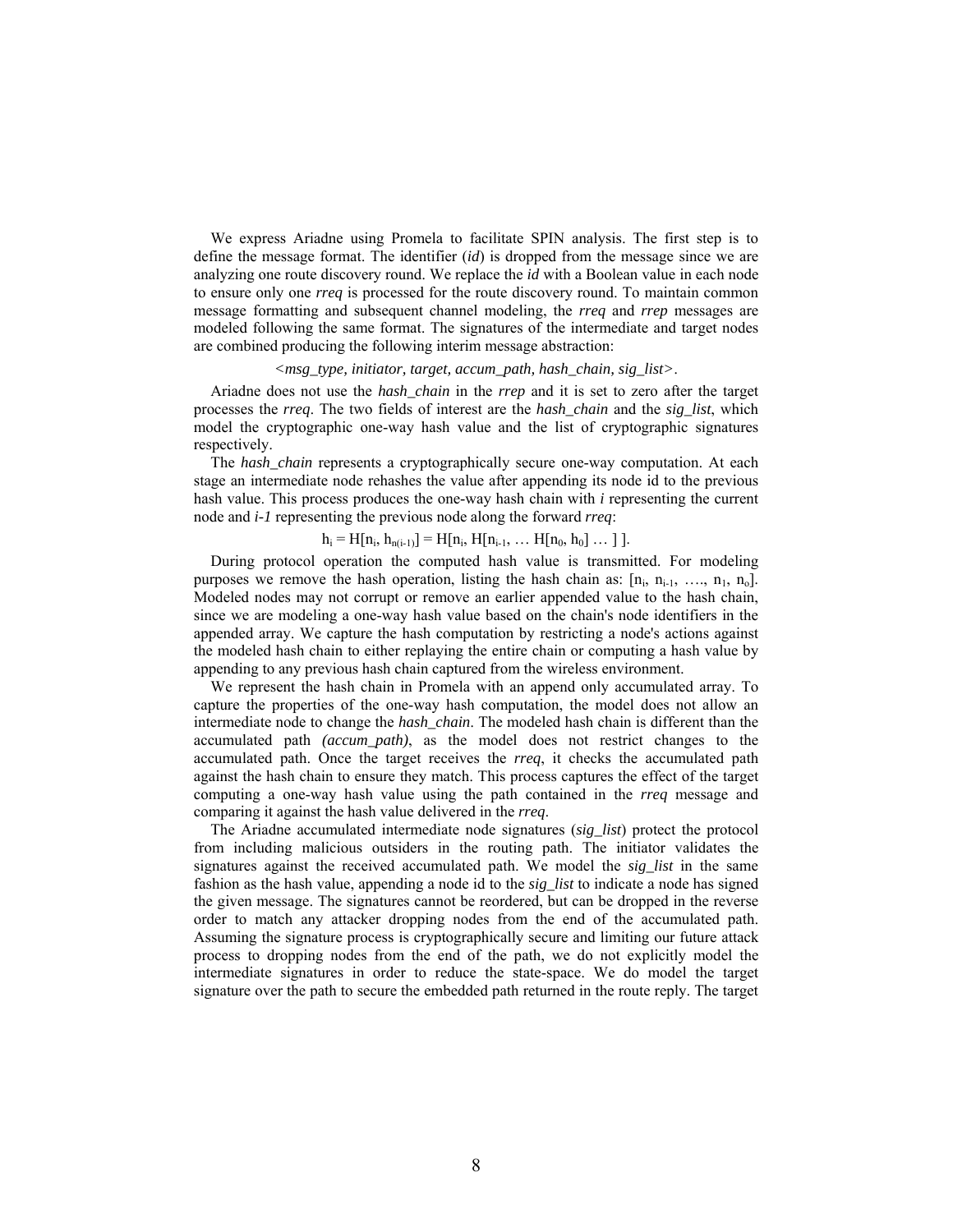models the signature by copying the accumulated path from the forward *rreq* into the signature in the *rrep*. The signature cannot be corrupted during the *rrep*, allowing the initiator to check the returned accumulated path against the target signature to ensure routing attacks performed against the return *rrep* are detected.

The Ariadne model therefore uses the following message format, where *accum\_pos* and *hash pos* track the current position for the non-malicious node to append itself to the accumulated path and abstracted hash chain to the current forward *rreq* message. We use a single array called *crypt\_val* to model both the hash chain and target signature. During the forward *rreq*, *crypt\_val* holds the hash chain. During the return *rrep*, *crypt\_val* holds the target signature.

*<msg\_type, initiator, target, accum\_path, accum\_pos, crypt\_val, hash\_pos>*.

### **3.2.2 Modeling endairA**

The endairA protocol [\[12\]](#page-1-4) attempts to secure DSR by only securing the *rrep* using signatures, as illustrated in [Figure 4.](#page-8-0) Node  $\theta$  is the initiator, node  $\theta$  is the target, and *SK<sub>i</sub>* is node *i's* signing key.



```
msg_1 = (rreq, 0, 3, id, () )msg_2 = (rreq, 0, 3, id, (1))msg_3 = (rreq, 0, 3, id, (1, 2))msg_4 = (rrep, 0, 3, (1, 2), (sig_3))sig_3 = SK_3{rrep, 0, 3, id, (1, 2), ()}
msg_5 = (rrep, 0, 3, (1, 2), (sig_3, sig_2))sig2 = SK_2{rrep, 0, 3, (1, 2), (sig<sub>3</sub>)}
msg_6 = (rrep, 0, 3, (1, 2), (sig_3, sig_2, sig_1))sig_1 = SK_1{rrep, 0, 3, (1, 2), (sig<sub>3</sub>, sig<sub>2</sub>)}
```
**Figure 4. endairA Protocol Messages** 

The endairA message formats follow as:

- *<rreq, initiator, target, id, accum\_path>*
- *<rrep, initiator, target, accum\_path, sig\_list>* .

<span id="page-8-0"></span>Instead of protecting the forward *rreq* process, the target computes a signature over the accumulated path received in the *rreq* and adds the signature to the *rrep*. During the *rrep*, the intermediate nodes sign the message and forward to the next hop. Once the *rrep*  reaches the initiator, the initiator checks the target signature and verifies that each node in the return path has signed the message in reverse order. While the target may sign corrupted paths received by *rreq*, the protocol authors contend these paths should not make it back to the initiator with the correct appended signatures.

The approach to modeling endairA is similar to the Ariadne abstraction. As in Ariadne, we drop the *id* from the message and replace it with a Boolean value to ensure only one *rreq* is processed for the route discovery round. To maintain common message formatting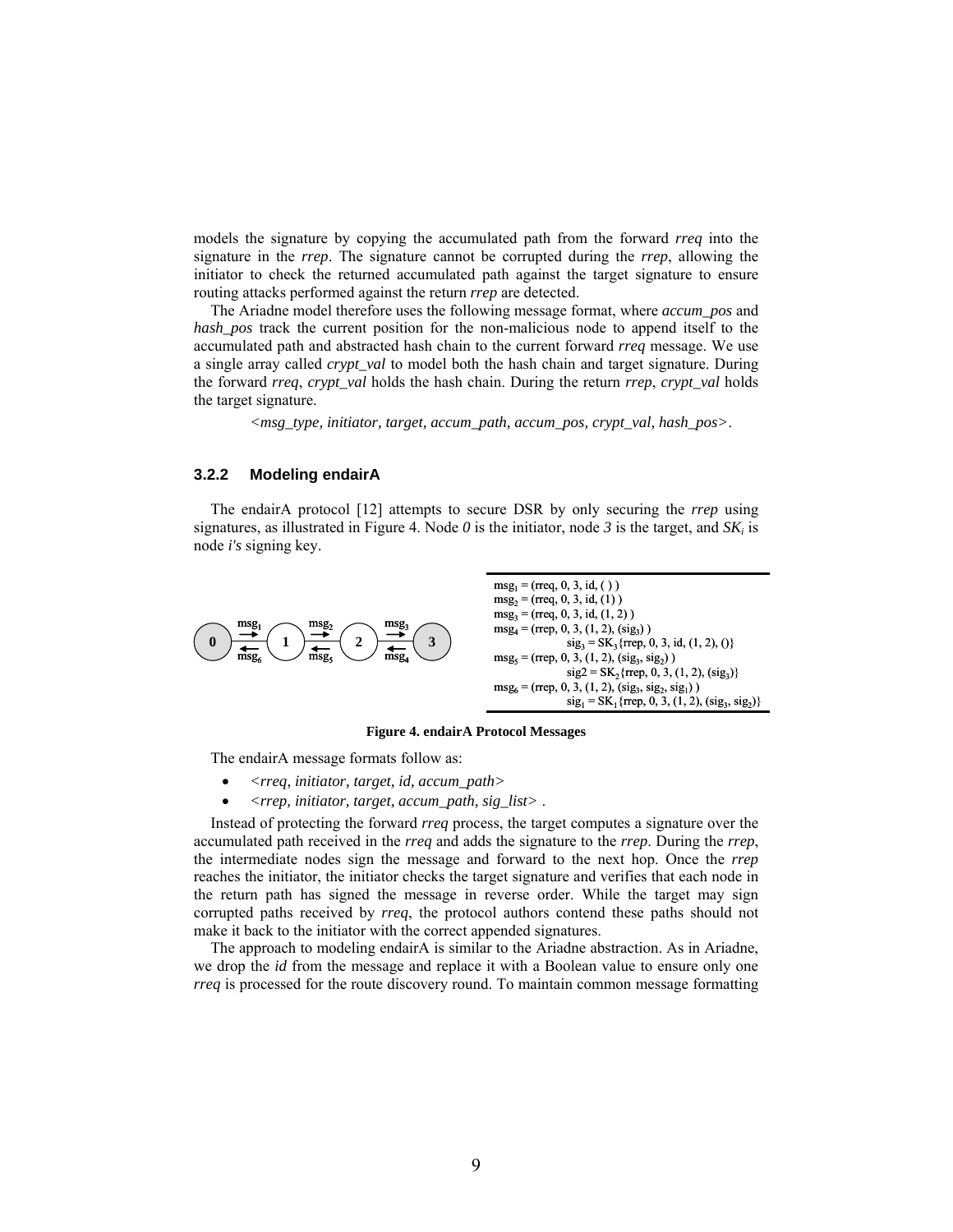and subsequent channel modeling, the *rreq* and *rrep* messages are modeled following the same format. Our message abstraction follows as:

*<msg\_type, initiator, target, accum\_path, accum\_pos, target\_sig, sig\_list, sig\_pos>*.

The target signature (*target\_sig*) holds the signature over the accumulated path that the target calculates and embeds into the *rrep*. The value is modeled by copying the *accum\_path* array into the *target\_sig* array. The attacker cannot change the *target sig*, which protects the path from being corrupted during the *rrep*. The signature list (*sig\_list*) keeps track of each node that has signed the *rrep* during its message traversal. We model this activity in an array, where each node adds its id to the *sig\_list* during the *rrep*. Once the initiator receives the *rrep*, it checks the target signature to ensure the accumulated path matches the signature and verifies that all nodes in the accumulated path have signed the message by checking the signature list.

### **3.3 Modeling the Attacker**

There are known attacks against MANET routing protocols that have no known detection or prevention mechanism. Attacks such as the invisible node attack (INA) [\[26](#page-17-0)] are a continued threat since no current mechanisms can positively identify the node that transmitted a given message. Additionally, malicious insiders can refuse to participate in routing protocols at will, even though they are trusted to follow the protocol rules.

This research focuses on an attacker that actively corrupts the embedded route during the MANET route discovery phase, resulting in routes that do not match the current network topology. The attacker model incorporates static analysis techniques to produce a finite attacker model that an automated model checker can execute. If we allowed an attacker to arbitrarily change messages, the state-space for all possible messages would quickly exceed computational capabilities. The routing messages and structure are dependent on the interactions between the intermediate nodes and the network topology, which complicates the analysis structure as compared to authentication protocol analysis.

We leverage the fact that a simplified three node (source, destination, attacker) structure can model end-to-end authentication protocol security requirements [\[13](#page-1-5)]. Rather than using model checking to generate all possible message structures, we evaluate all possible path sequences through the wireless network structure. To develop the attacker model we follow the approach in [\[24](#page-3-0)] to limit the attacker's actions based on the information provided by the protocol messages that could possibly enable an attack. This process requires static analysis over the possible messages the attacker can capture and extracts only the information required by the attacker to perform a successful attack. The information obtained by the static analysis allows the attacker to model a finite set of attempted attack sequences.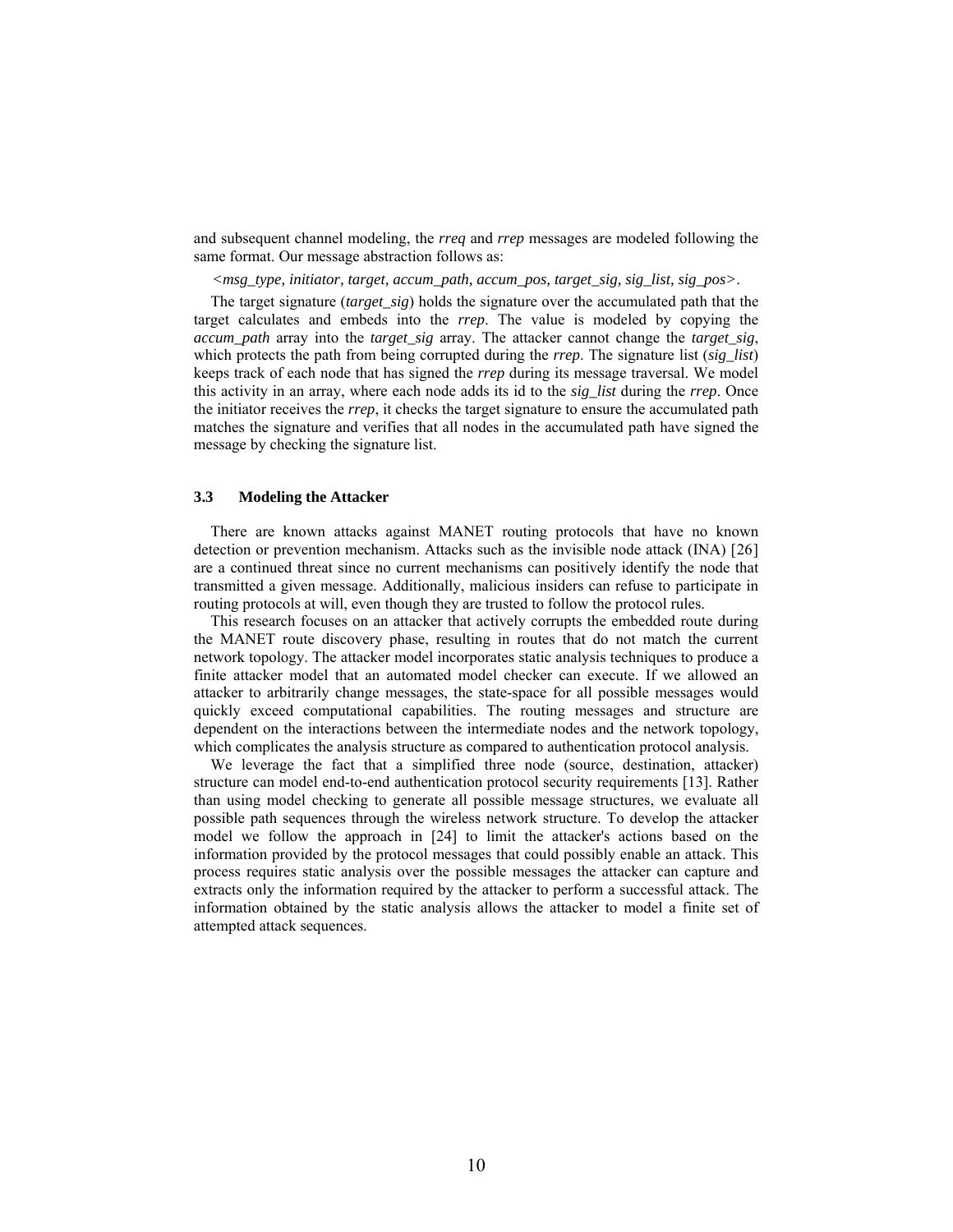#### **3.3.1 Ariadne Attack Development**

We use the messages in [Figure 3](#page-6-0) for static analysis to develop the Ariadne attacker. Since the target node signs the accumulated path received in the *rreq*, the path cannot be corrupted during the *rrep*. Thus, the target signature limits the attacker to the forward *rreq*. Examining the *rreq* message structure indicates that the unprotected accumulated path can be changed as long as the corresponding hash chain and signatures match the path changes. The forward intermediate signatures do not allow the attacker to reorder the path or add an outsider to the path. Since we are not explicitly modeling the forward signatures, we limit the malicious insider to only appending or dropping a node from the end of the accumulated path. We also limit the malicious outsider to only dropping a node from the end of the accumulated path, since the outsider cannot generate a valid signature without a trusted key.

The final message element to consider is the one-way hash value. Due to its cryptographic properties, the hash value cannot be directly corrupted. Any attacker that attempts to drop a node from the accumulated path must compute a hash value that corresponds to the new path. The only way for an attacker to strip a node from the end of the accumulated path and compute a correct corresponding hash value is to generate the hash value based on capturing a previous hash value from an upstream neighbor during the current route discovery round. Hash values from previous route discovery rounds would not match due to the messages id or sequence number. For instance, if an attacker wishes to remove node 2 from the protocol example in [Figure 3,](#page-6-0) it needs to know the value  $h_1$ . If  $h_1$  is not captured from  $msg_2$  it can be calculated from  $h_0$  (captured in  $msg_1$ ), since  $h_1 = H[1, h_0]$ . The resulting *malicious insider* attacker process proceeds as follows. Upon receiving a *rreq* from an intermediate node, the attacker stores the associated node's hash value and checks to see if it knows a hash value from a previous upstream neighbor. If the attacker has this knowledge, it drops the last node and adds its id to the accumulated path The attacker also replaces the hash value with its local hash calculation. To compute a valid hash the modeled attacker appends nodes to a previous hash-chain until it matches the current accumulated path. During the *rrep*, the attacker attempts to relay the *rrep* to any upstream neighbor. The *malicious outsider* follows the same process except that it does not add its id to the path after dropping the last node from the accumulated path.

These attacks are possible as long the attacker can capture a previous enabling hash value and the *rrep* is deliverable to one of the attacker's upstream neighbors.

#### **3.3.2 endairA Attack Development**

We use the messages in [Figure 4](#page-8-0) for static analysis to develop the endairA attacker. As in Ariadne, the target signature on the accumulated path ensures the path cannot be corrupted during the *rrep*. Since the signatures added by the intermediate nodes during the *rrep* must match the reverse order as the path signed by the target in the *rrep*, any attack must be limited to malicious insiders. If a malicious node strips a node during the forward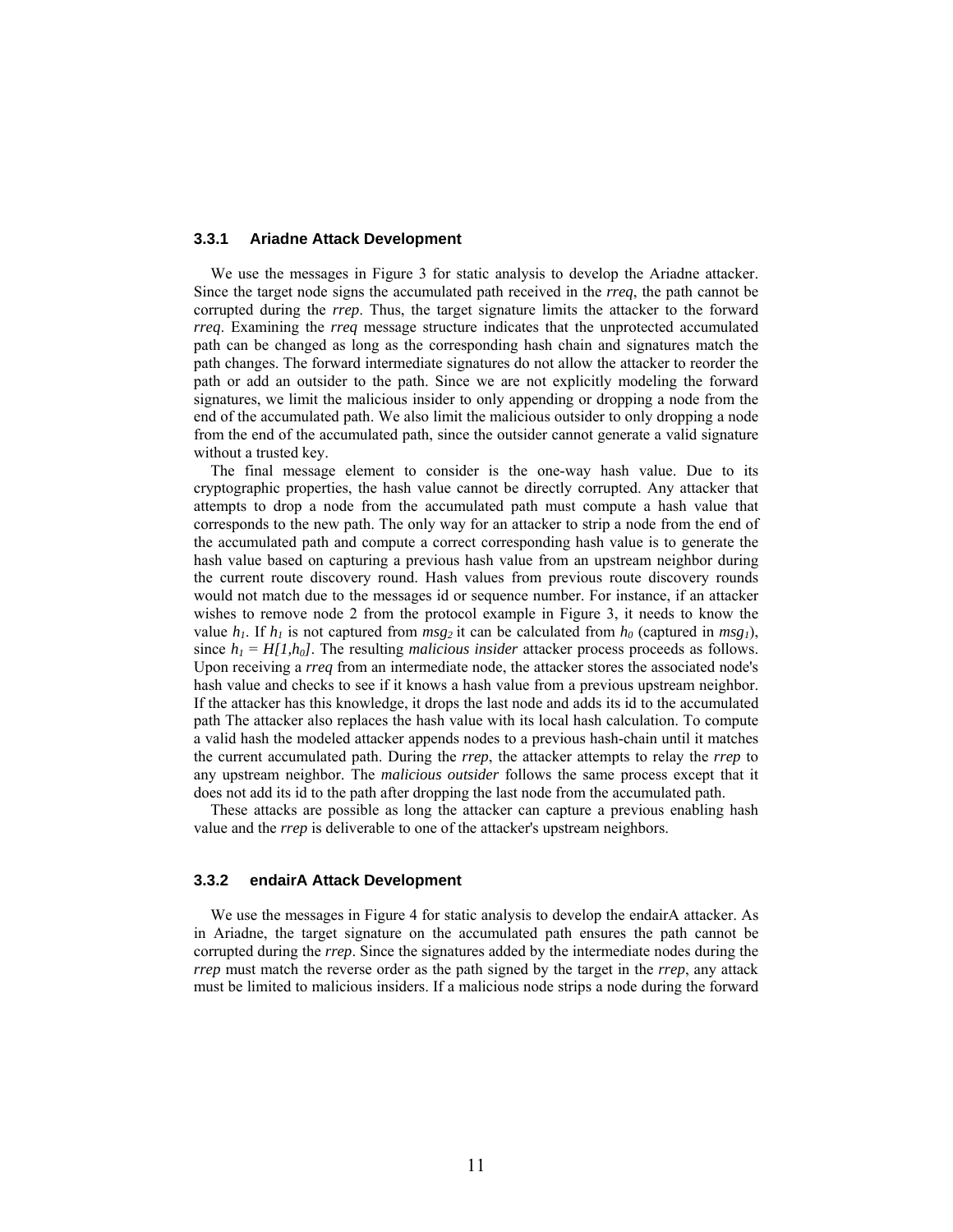*rreq*, it requires a direct link to an upstream node to ensure the next node can produce the appropriate signature during the *rrep*. However, this link would constitute a valid path. The only avenue that allows the malicious insider the ability to drop nodes without this direct link is the ability to generate signatures for more than one node. If we assume the cryptographic process is secure in polynomial time, the only way the attacker can produce multiple signatures is to have multiple keys. In a colluding environment, we assume that all colluding attackers have previously shared their keying material.

The resulting attacker model in a colluding environment proceeds as follows. If the forward *rreq* passes through two attackers, the second attacker strips the nodes between the two attackers before sending the *rreq* to the next hop. Once the target signs the corrupted accumulated path, it responds with the *rrep*. During the *rrep* the second attacker signs for both attackers in the correct order to ensure the signatures match the nodes in the accumulated path. The requirement to enable this attack is that the second attacker must be able to relay information to the upstream node prior to the first attacker.

# **4 Automated Topology Generation and Analysis**

The protocol and attacker models allow us to use SPIN to examine if a message sequence exists that allows an attack for the given network topology being analyzed. In [[10\]](#page-1-2) we chose an enabling attacker topology based on static analysis; however, a complete automated analysis capability should not rely on manually choosing an enabling topology. One of the biggest impediments to manual analysis methods is the intuition to choose a network configuration in which the attack exists.

To solve this problem, we use our SPIN models to evaluate all network topologies for *N* number of nodes. The evaluation process consists of specifying *N* and evaluating the model against each possible topology. The process relies on duplicating the Promela file for each topology, adapting the network connectivity array to reflect each configuration.

The network and corresponding connectivity array in [Figure 2](#page-5-0) represent a symmetric (i.e., bi-directional) network. The shaded areas indicate which array portions are symmetric. If modeling an asymmetric (i.e., directional) network, the symmetric areas within the connectivity array do not exist. In the asymmetric case the number of topologies is determined by:

 $2^{(N-1)} \times 2^{(N-1)} \times \ldots \times 2^{(N-1)} = 2^{N(N-1)}$ .  $\overline{\phantom{a}}$  N

When modeling symmetric networks, the number of topologies is based on the possibilities for the shaded areas to one side of the zero diagonal. Since the number of elements that determine the symmetric topology are half of the asymmetric case, we can calculate the number of symmetric topologies by:  $2^{N(N-1)/2}$ .

In this research, we analyzed the modeled protocols using a 5-node symmetric network. With  $N = 5$ , a total of 1,024 unique topologies are possible. Following the complete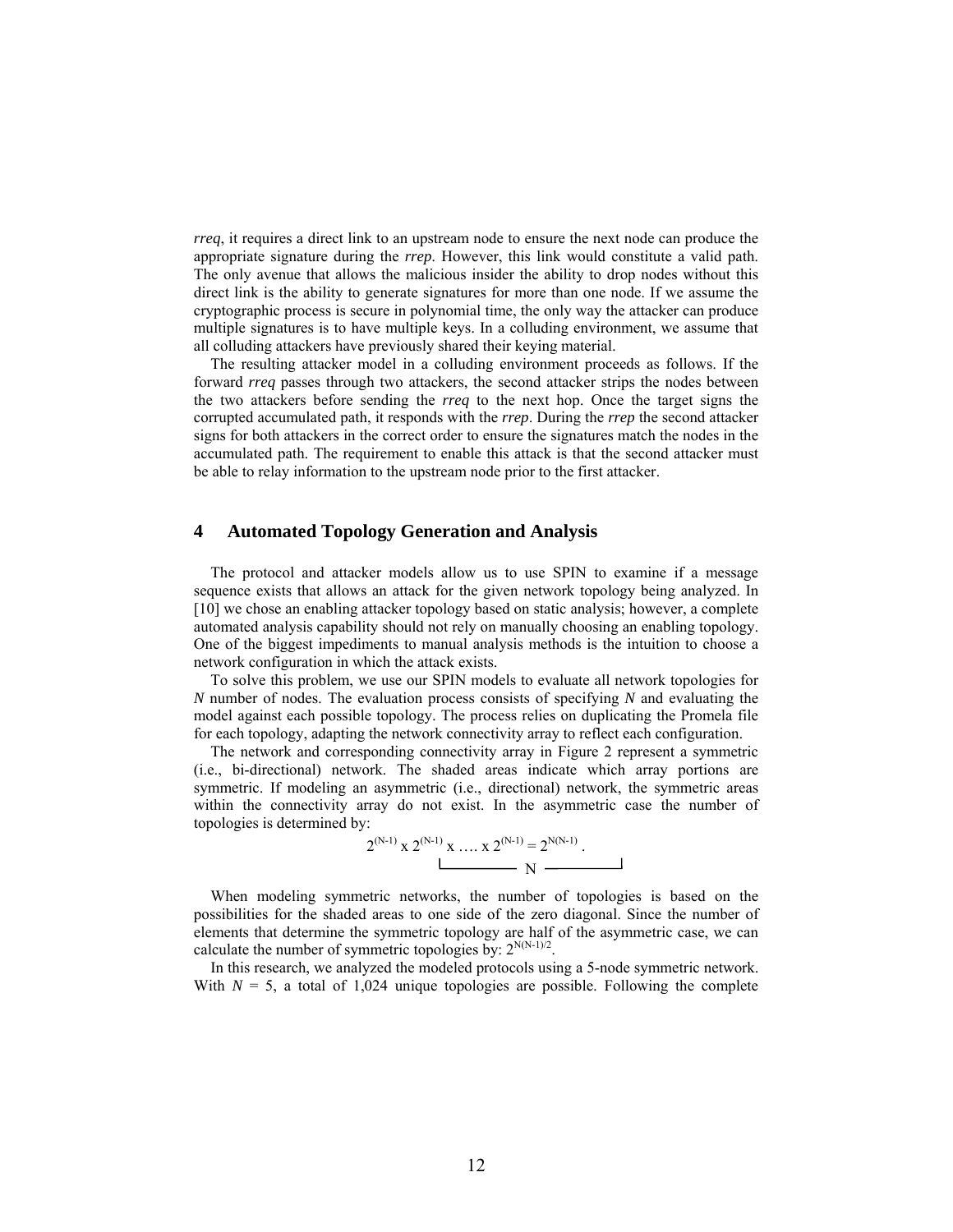analysis process shown in [Figure 1](#page-2-0), the remaining steps consist of the Topology Generation Engine, the Evaluation Engine, and the Reporting Engine. These steps utilize Perl routines to generate, evaluate, and report on the attacker capability for all possible network topologies for a given network size *N*.

The Topology Generation Engine generates a new Promela file for each possible network topology for the given network size *N*. The 5-node symmetric topology array can be illustrated according to [Figure 5.](#page-12-0)

|                     | 0      |         | 2                            | з       |         |
|---------------------|--------|---------|------------------------------|---------|---------|
| $\mathbf 0$         | 0      | val-9   | $\overline{\mathsf{val}}$ -8 | val-7   | val-6   |
| $\overline{1}$      | val-9  | 0       | $val-5$                      | $val-4$ | $val-3$ |
| $\overline{2}$      | val-8  | $val-5$ |                              | $val-2$ | $val-1$ |
| 3                   | val-Z  | $val-4$ | $val-2$                      | 0       | val-0   |
| $\overline{\bf{4}}$ | val-6' | val-3   | $val-1$                      | val-0   |         |

**Figure 5. 5-Node Symmetric Topology Array Values** 

<span id="page-12-0"></span>By listing the network connectivity array values in this manner, we can represent the upper (or lower) half of the array with a binary string value as illustrated in [Figure 6](#page-12-1). We iterate the binary string through all possible values to generate all possible topologies, starting with the base topology that stores the initial network as fully disconnected (i.e., all links set to 0). Since  $N = 5$ , the binary string is enumerated between 0 and 1023 to represent all possible topologies. For each network topology we read the base Promela file and adjust the network connectivity array as appropriate for the current binary string representation, saving the output as *filename\_case-#.pml*.

|  |  |  |  | val-9   val-8   val-7   val-6   val-5   val-4   val-3   val-2   val-1   val-0 |  |
|--|--|--|--|-------------------------------------------------------------------------------|--|
|  |  |  |  |                                                                               |  |

#### **Figure 6. Binary String Representation**

<span id="page-12-1"></span>The next step in the analysis process is the Evaluation Engine, which compiles and executes each Promela file for SPIN exhaustive analysis. Any successful attacks are stored in individual SPIN trail files that capture the attack event sequence. The final step occurs in the Reporting Engine, which reads each error file and associated Promela model file to report the discovered attacks. The information returned is the initiator, target, and attacker nodes, along with the corrupted path and the current network topology.

# **5 Evaluation Criteria and Results**

In addition to modeling the protocol and attacker, we define the desired security property  $(\varphi)$  as:

 $\varphi$  = all returned routes must exist in the current network topology.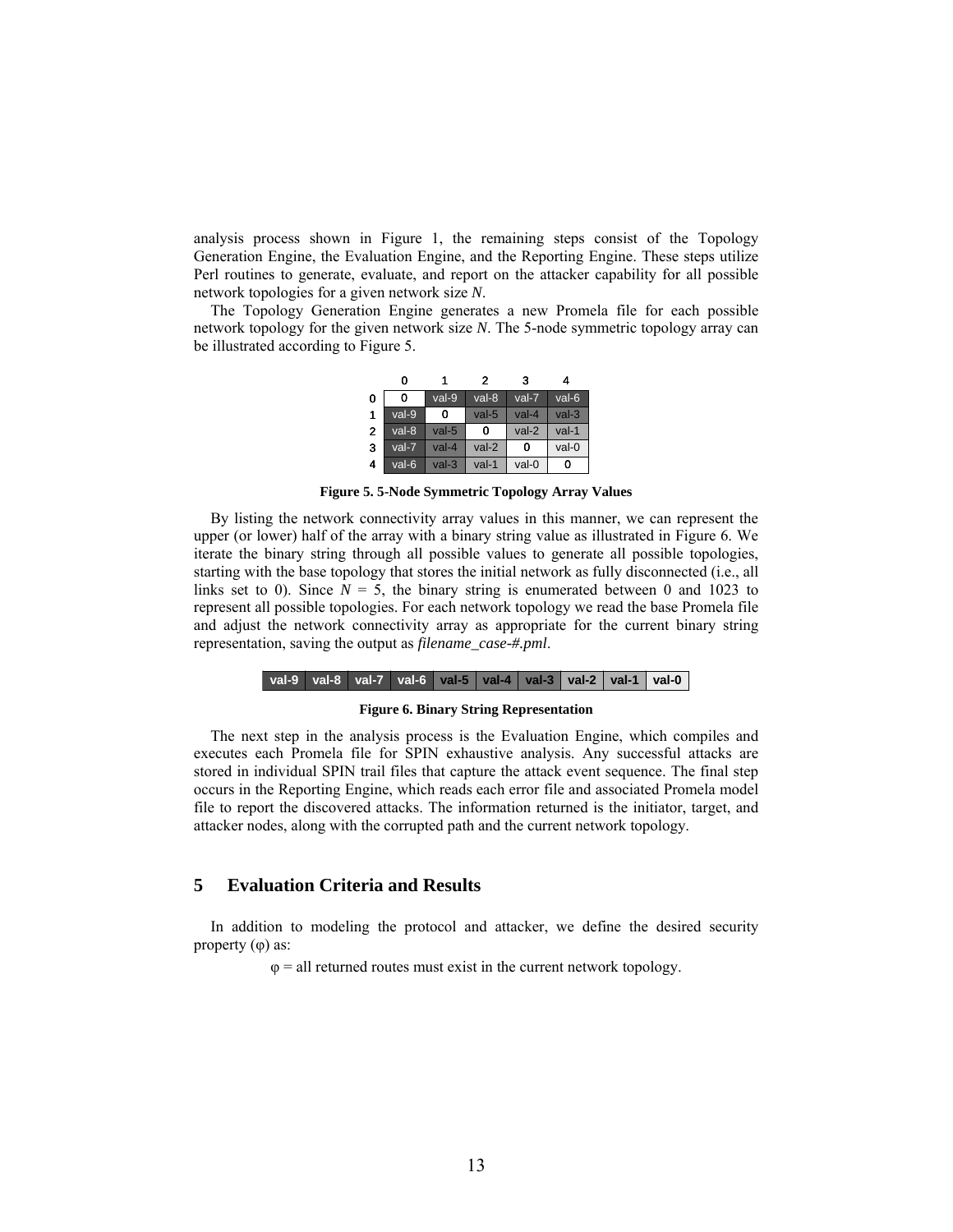To evaluate the property in SPIN we add an analysis check for the path once it is received and accepted by the node that initiated the route discovery process. The node evaluates the returned path to ensure each link exists in the model's connectivity array. If any link check fails, an assertion violation is raised and SPIN halts execution, creating a trail file that lists the event sequence leading to the failure.

Our automated process ensures all topologies for a given network size *N* are generated and subsequently evaluate using SPIN. The following analysis assumes that *N=5*.

#### **5.1 Attacking Ariadne**

Running the analysis procedure against Ariadne and a malicious insider produces the following attack output as generated by the Report Engine:

| Processing case: ari nda-rreq 5 node case-611.pml |                |                  |                                                                                                          |  |  |
|---------------------------------------------------|----------------|------------------|----------------------------------------------------------------------------------------------------------|--|--|
| Initiator Node: 0                                 | Target Node: 3 | Attacker Node: 4 | Corrupted Path: $0 - 1 - 4 - 3$                                                                          |  |  |
| The topology is:                                  |                |                  |                                                                                                          |  |  |
|                                                   |                |                  | net con[0].to[0] = 0 net con[0].to[1] = 1 net con[0].to[2] = 0 net con[0].to[3] = 0 net con[0].to[4] = 1 |  |  |
|                                                   |                |                  | net con[1].to[0] = 1 net con[1].to[1] = 0 net con[1].to[2] = 1 net con[1].to[3] = 0 net con[1].to[4] = 0 |  |  |
|                                                   |                |                  | net con[2].to[0] = 0 net con[2].to[1] = 1 net con[2].to[2] = 0 net con[2].to[3] = 0 net con[2].to[4] = 1 |  |  |
|                                                   |                |                  | net con[3].to[0] = 0 net con[3].to[1] = 0 net con[3].to[2] = 0 net con[3].to[3] = 0 net con[3].to[4] = 1 |  |  |
|                                                   |                |                  | net con[4].to[0] = 1 net con[4].to[1] = 0 net con[4].to[2] = 1 net con[4].to[3] = 1 net con[4].to[4] = 0 |  |  |

Further investigation into the associated SPIN trail file shows the message sequence leading to the route corruption attack. [Figure 7](#page-14-0) illustrates the message sequence for the identified topology that returns the corrupted route. Recall we are not explicitly modeling the signatures; however, the attacker actions from the trial file result in the complete attack. The attacker node removed node 2 from  $msg<sub>3</sub>$ , added itself to the current accumulated path, computed the matching hash value, and transmitted the corrupted path in  $msg_4$ . The resulting corrupt path is returned in  $msg_5$  as  $0-1-4-3$ . This attack violates both the security property  $\varphi$  and an original Ariadne security claim. In [\[11](#page-1-3)], the Ariadne authors claim that a single malicious insider cannot remove a node during route discovery. This attack was also previously indicated in [[12\]](#page-1-4) using the simulatability method and subsequently reported using visual inspection techniques. This research demonstrates the ability to automatically discover the attack through model checking techniques.

Analysis over Ariadne against a malicious outsider reports a similar attack, with the exception that the attacker node 4 does not add itself to the accumulated path in *msg4*. The resulting corrupt path is  $0-1-3$ . This attack violates both the security property  $\varphi$  and an original Ariadne security claim. In [\[11](#page-1-3)], the Ariadne authors claim an attacker with no comprised keys and any number of attacker nodes, can only perform a wormhole attack or force the protocol to choose an attacker desired path by rushing, which occurs when the attacker node responds to the route discovery process faster than the protocol expects. We have shown how a malicious outsider can actively change the embedded routing path. This attack is the first to our knowledge that shows a malicious outsider can actively corrupt the Ariadne route discovery process. In order to drop a node from the accumulated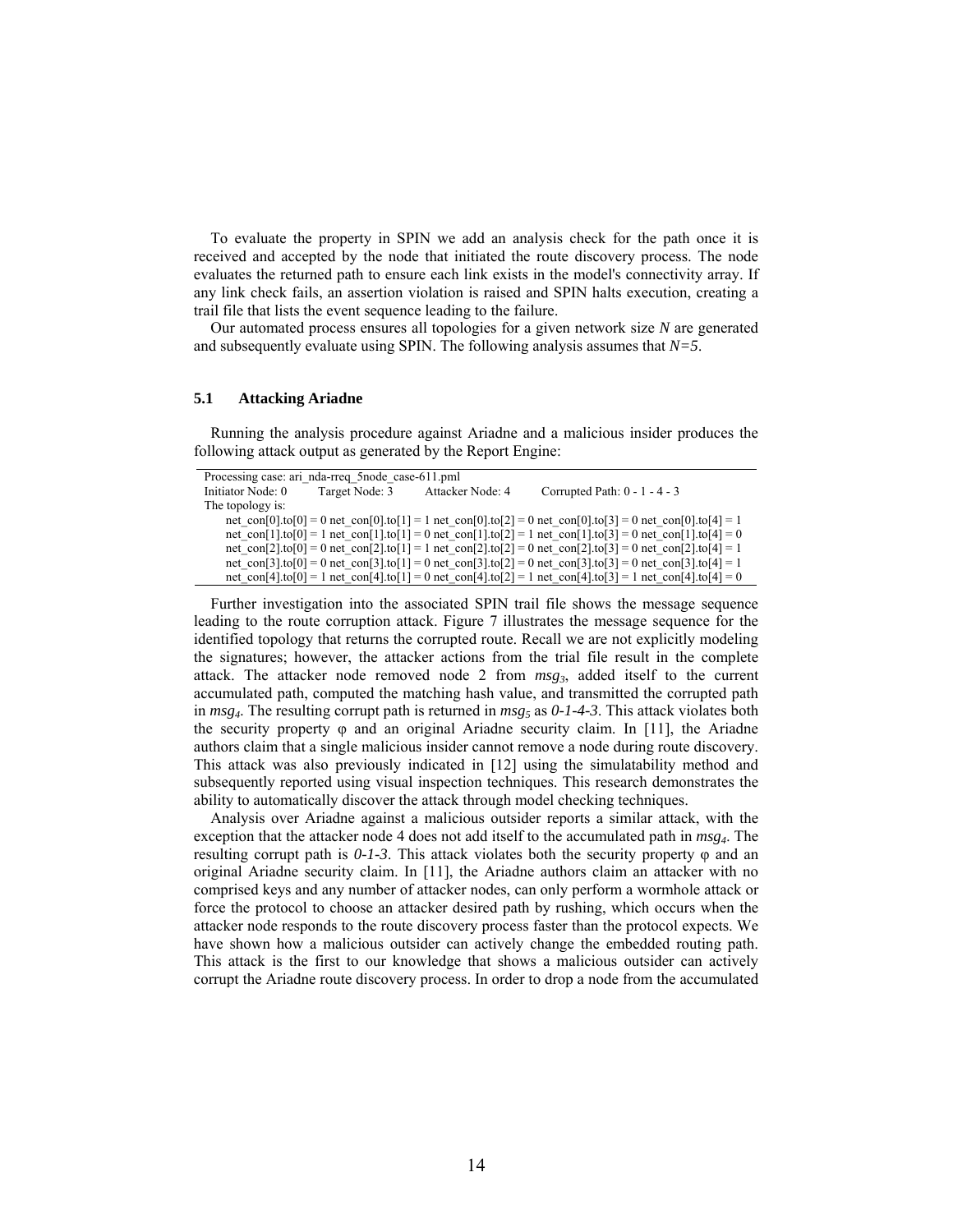path during the *rreq*, the attacker requires only the ability to generate the appropriate hash value, based on capturing a hash from an upstream node in the path. The attacker also must be able to relay the return *rrep* to any upstream neighbor in the unicast *rrep*.



**Figure 7. Ariadne Attack Sequence** 

#### <span id="page-14-0"></span>**5.2 Attacking endairA**

Running the analysis procedure against endairA and two colluding malicious insiders produces the following attack output as generated by the Report Engine:

| Processing case: end nda-2 5 nodel case-250 pml                                                          |                |                  |                                                                                                          |  |  |  |
|----------------------------------------------------------------------------------------------------------|----------------|------------------|----------------------------------------------------------------------------------------------------------|--|--|--|
| Initiator Node: 0                                                                                        | Target Node: 2 | Attacker Node: 4 | Corrupted Path: $0 - 3 - 4 - 2$                                                                          |  |  |  |
| The topology is:                                                                                         |                |                  |                                                                                                          |  |  |  |
| net con[0].to[0] = 0 net con[0].to[1] = 0 net con[0].to[2] = 0 net con[0].to[3] = 1 net con[0].to[4] = 1 |                |                  |                                                                                                          |  |  |  |
|                                                                                                          |                |                  | net con[1].to[0] = 0 net con[1].to[1] = 0 net con[1].to[2] = 1 net con[1].to[3] = 1 net con[1].to[4] = 1 |  |  |  |
|                                                                                                          |                |                  | net con[2].to[0] = 0 net con[2].to[1] = 1 net con[2].to[2] = 0 net con[2].to[3] = 0 net con[2].to[4] = 1 |  |  |  |
|                                                                                                          |                |                  | net con[3].to[0] = 1 net con[3].to[1] = 1 net con[3].to[2] = 0 net con[3].to[3] = 0 net con[3].to[4] = 0 |  |  |  |
|                                                                                                          |                |                  | net con[4].to[0] = 1 net con[4].to[1] = 1 net con[4].to[2] = 1 net con[4].to[3] = 0 net con[4].to[4] = 0 |  |  |  |

[Figure 8](#page-14-1) illustrates the attacker message sequence revealed in the associated SPIN trail file.

<span id="page-14-1"></span>

**Figure 8. endairA Attack Sequence**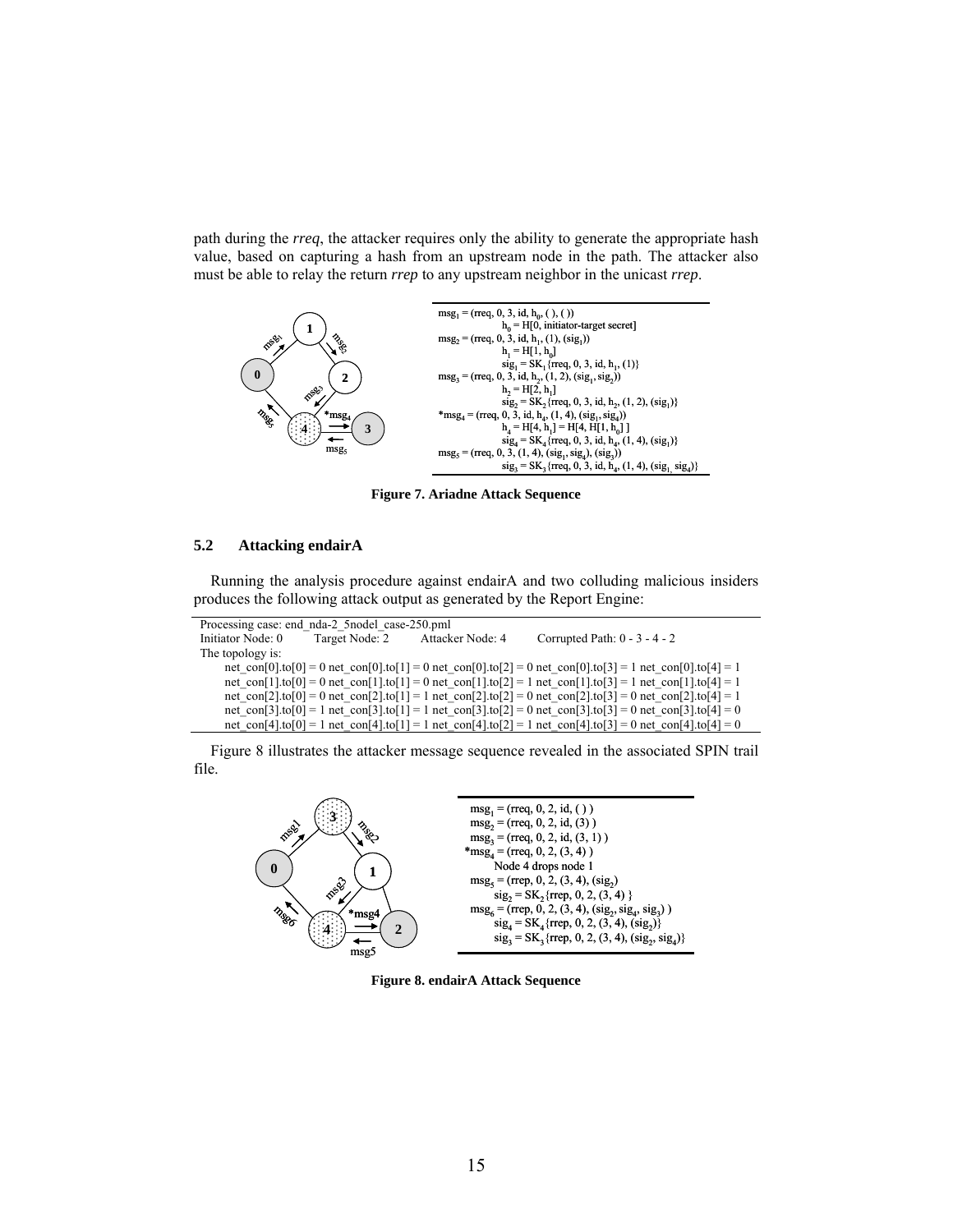<span id="page-15-1"></span>To the best of our knowledge, we provide the first active route corruption attack against endairA performed by two malicious insiders. During the *rreq*, node 4 removes the intermediate node between itself and the colluding attacker node 3. During the *rrep*, node 4 signs for both itself and node 3 since the colluding nodes share their cryptographic keys. The initiator believes msg<sub>6</sub> is from node 3, since the signatures are correct and the initiator cannot physically identify that node 4 actually sent the message. The resulting corrupt path is  $0.3-4-2$ . This attack violates both the specified security property  $\varphi$  and an original endairA security claim. In [\[12](#page-1-4)], the authors claim that endairA cannot be attack by colluding adversaries unless the adversaries are local neighbors to one another.

# **6 Conclusion**

In this paper, we provide an automated model checking technique to evaluate route corruption attacks against the route discovery phase for on-demand source routing protocols. The existing security analysis techniques used to evaluate security properties in MANET routing protocols are not automated or do not provide exhaustive attacker analysis.

Our automated analysis process uses the SPIN model checker to examine all message event sequences for a given topology. We additionally provide exhaustive topology generation to ensure all possible network topologies for a given network size *N* are evaluated. Each topology is subsequently analyzed with SPIN, identifying any configuration and corresponding event sequence producing attacks along with the attack sequence.

Through the use or our automated evaluation process we identified previously undocumented attacks against the Ariadne and endairA protocol and have shown the feasibility of using model checking to automate attack analysis in MANET routing protocols.

Our future work includes introducing more detail into the protocol models. As we weigh the low level protocol details against the required state-space, our goal is to develop a protocol entirely in the model checking paradigm to meets its goals and provide subsequent compilation to produce executable routing code for network devices.

# **References**

- <span id="page-15-0"></span>[1] Royer, E.M., Toh, C.-K.: A review of current routing protocols for ad hoc mobile wireless networks. IEEE Personal Communications **6** (1999) 46-55
- [2] Hu, Y.C., Perrig, A.: A survey of secure wireless ad hoc routing. IEEE Security & Privacy **2** (2004) 28-39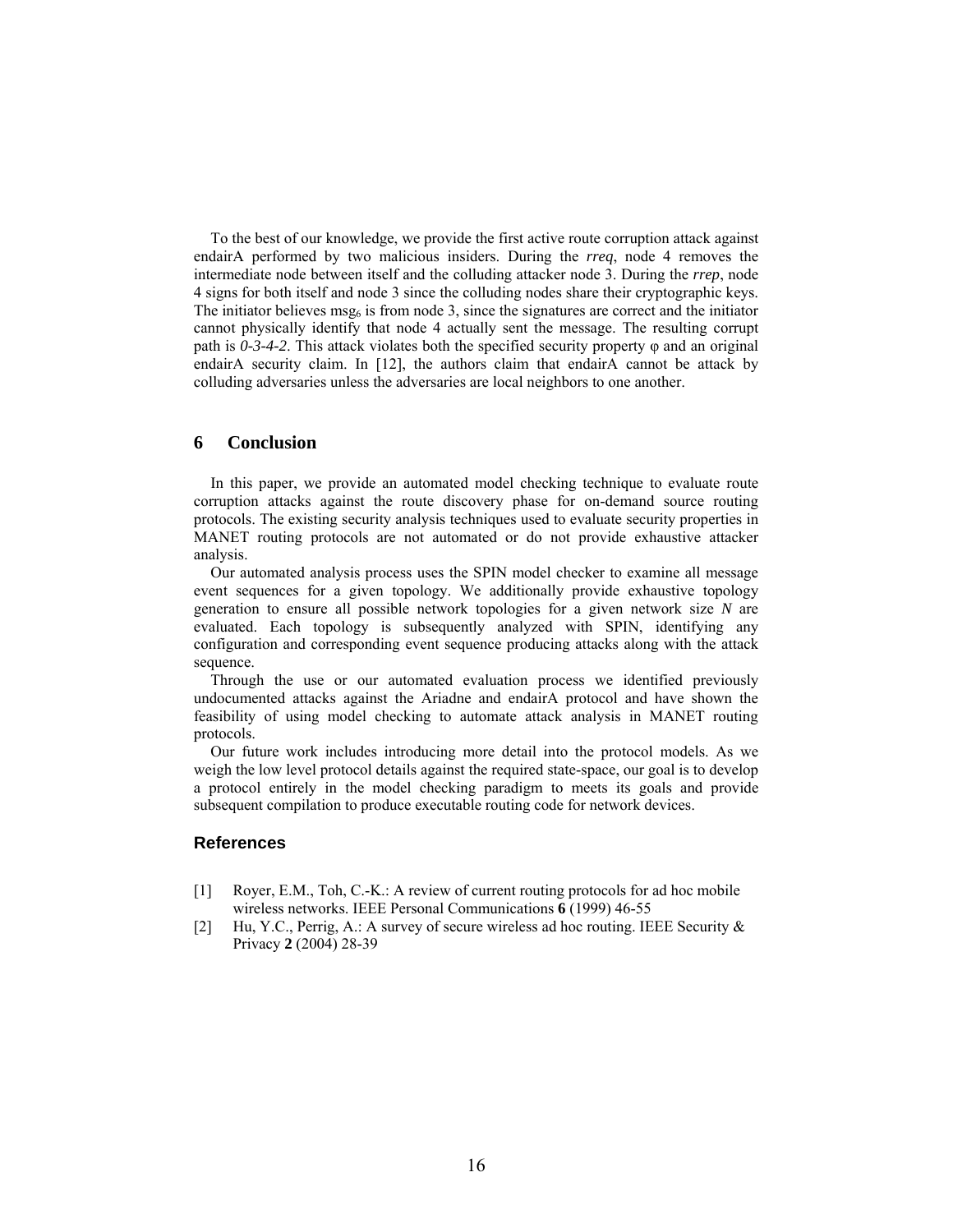- <span id="page-16-0"></span>[3] Argyroudis, P.G., O'Mahony, D.: Secure routing for mobile ad hoc networks. IEEE Communications Surveys & Tutorials **7** (2005) 2-21
- [4] Djenouri, D., Khelladi, L., Badache, A.N.: A survey of security issues in mobile ad hoc and sensor networks. IEEE Communications Surveys & Tutorials **7** (2005) 2-28
- [5] Andel, T.R., Yasinsac, A.: Surveying Security Analysis Techniques in MANET Routing Protocols. IEEE Communications Surveys & Tutorials **9** (2007) 70-84
- [6] Holzmann, G.J.: The model checker SPIN. IEEE Transactions on Software Engineering **23** (1997) 279-295
- [7] De Renesse, F., Aghvami, A.H.: Formal verification of ad-hoc routing protocols using SPIN model checker. 12th IEEE Mediterranean Electrotechnical Conference, Vol. 3 (2004) 1177-1182
- [8] Wibling, O., Parrow, J., Pears, A.: Automatized Verification of Ad Hoc Routing Protocols. Formal Techniques for Networked and Distributed Systems (FORTE 2004), Vol. 3235. Springer-Verlag (2004) 343-358
- [9] Bhargavan, K., Obradovic, D., Gunter, C.A.: Formal verification of standards for distance vector routing protocols. Journal of the ACM **49** (2002) 538-576
- [10] Andel, T.R., Yasinsac, A.: Automated Security Analysis of Ad Hoc Routing Protocols Foundations of Computer Security and Automated Reasoning for Security Protocol Analysis (FCS-ARSPA'07), Wroclaw, Poland (2007) 9-26
- [11] Hu, Y.-C., Perrig, A., Johnson, D.B.: Ariadne: A Secure On-Demand Routing Protocol for Ad Hoc Networks Wireless Networks **11** (2005) 21-38
- [12] Ács, G., Buttyán, L., Vajda, I.: Provably secure on-demand source routing in mobile ad hoc networks. IEEE Transactions on Mobile Computing **5** (2006) 1533- 1546
- [13] Ryan, P., Schneider, S.: Modelling and Analysis of Security Protocols. Addison-Wesley, Harlow, England (2001)
- [14] Burmester, M., Van Le, T.: Secure multipath communication in mobile ad hoc networks. International Conference on Information Technology: Coding and Computing (ITCC '04), Vol. 2 (2004) 405-409
- [15] Kotzanikolaou, P., Mavropodi, R., Douligeris, C.: Secure Multipath Routing for Mobile Ad Hoc Networks. Second Annual Conference on Wireless On-demand Network Systems and Services (WONS '05) (2005) 89-96
- [16] Awerbuch, B., Holmer, D., Nita-Rotaru, C., Rubens, H.: An on-demand secure routing protocol resilient to byzantine failures. 3rd ACM Workshop on Wireless Security. ACM Press, Atlanta, GA, USA (2002) 21-30
- [17] Clarke, E.M., Wing, J.M.: Formal methods: state of the art and future directions. ACM Computing Surveys **28** (1996) 626-643
- [18] Clarke, E.M., Grumberg, O., Peled, D.A.: Model Checking. MIT Press, Cambridge, MA (1999)
- [19] Meadows, C.: The NRL Protocol Analyzer: An Overview. The Journal of Logic Programming **26** (1996) 113-131